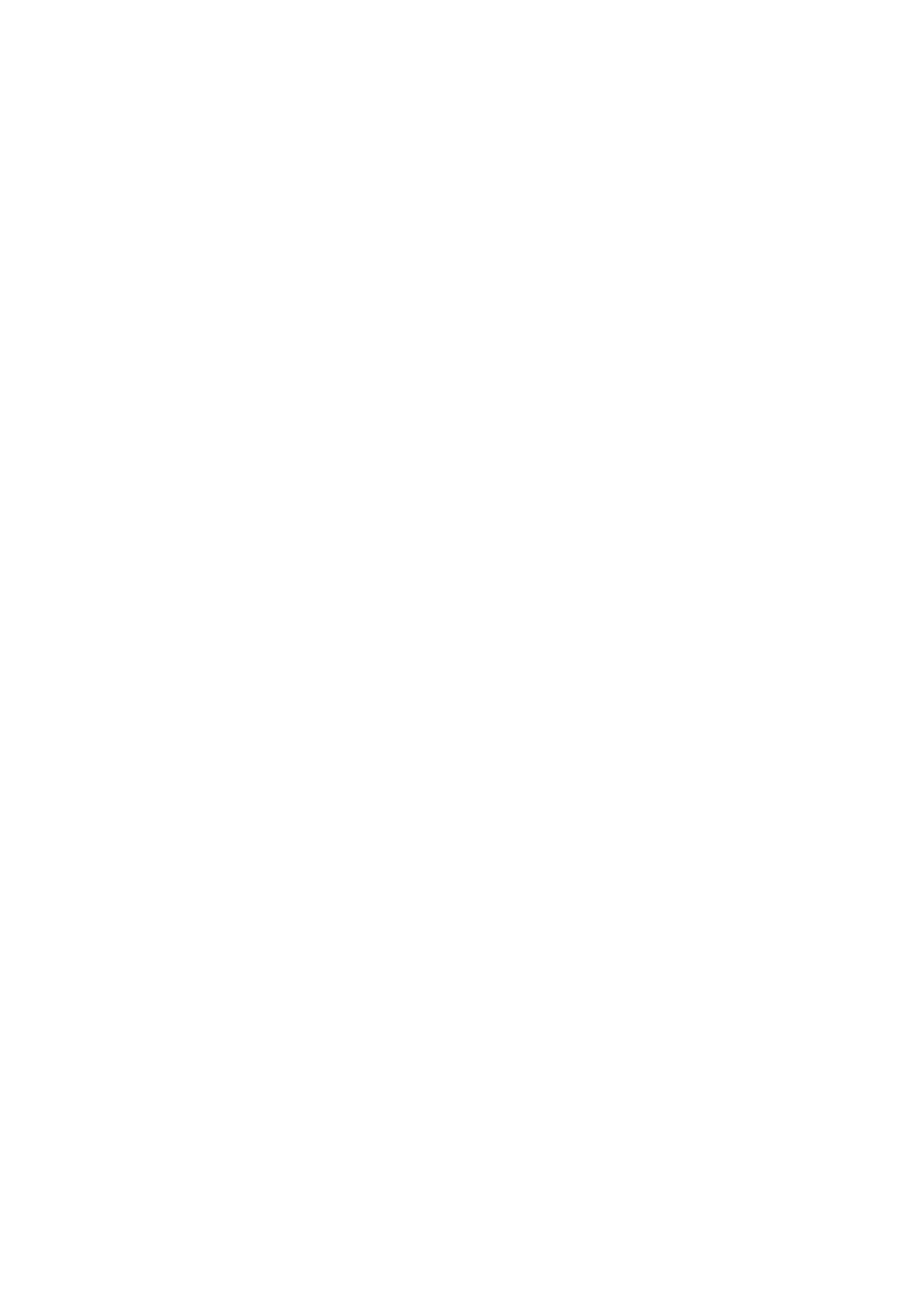**actIon:** *Place 9 counters of the same colour on the table.*

**SAY:** How many counters are there?

| <b>Stage</b> | <b>Strategy observed</b>              |
|--------------|---------------------------------------|
|              | <b>Student cannot count 9 objects</b> |
|              | <b>Correctly counts the 9 objects</b> |

**decISIon:** If "1" is circled in **Task 1**, CONTINUE the interview. If "0" is circled, rate the student at Stage 0 and STOP the interview.

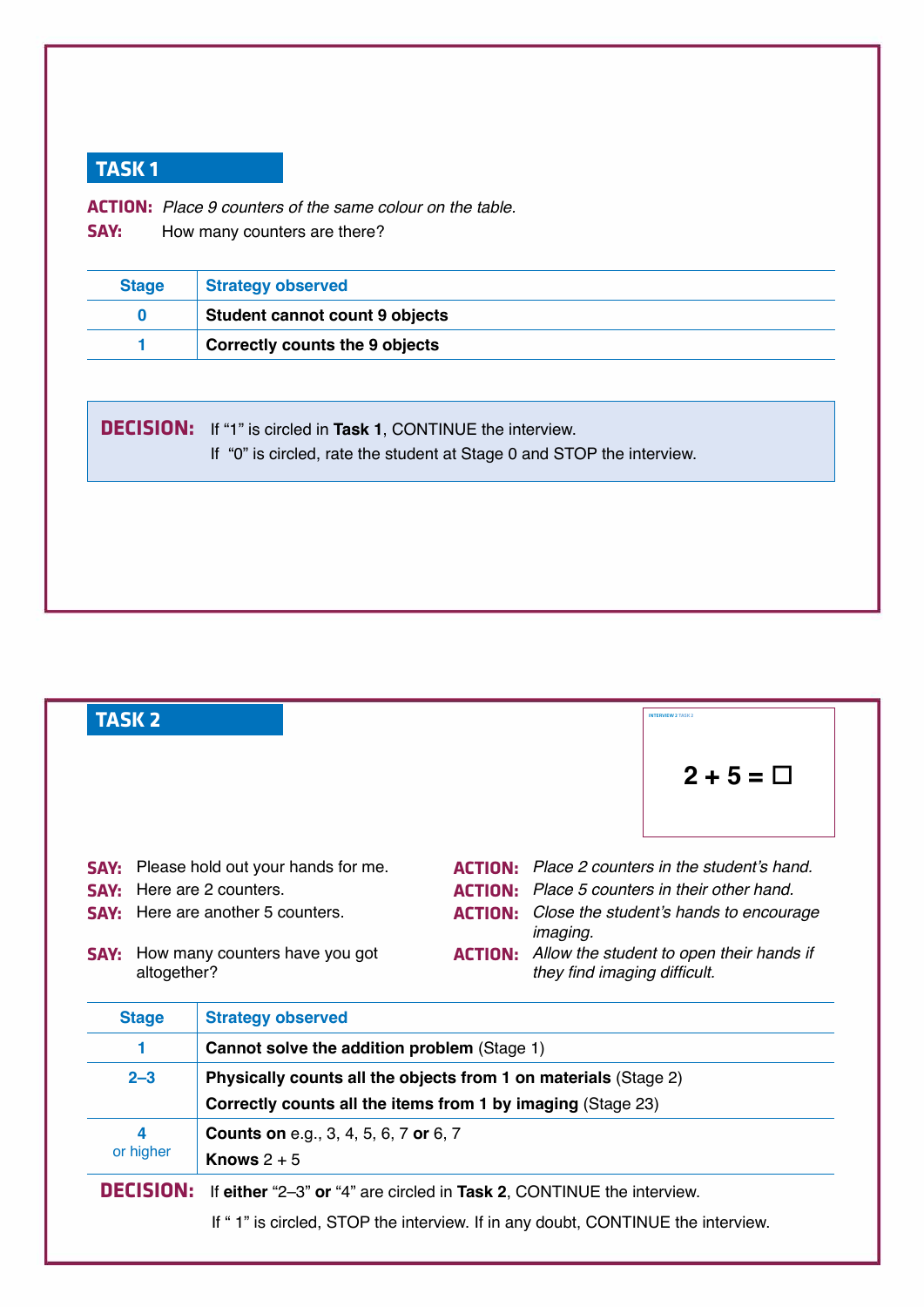

# **8 + 6 =**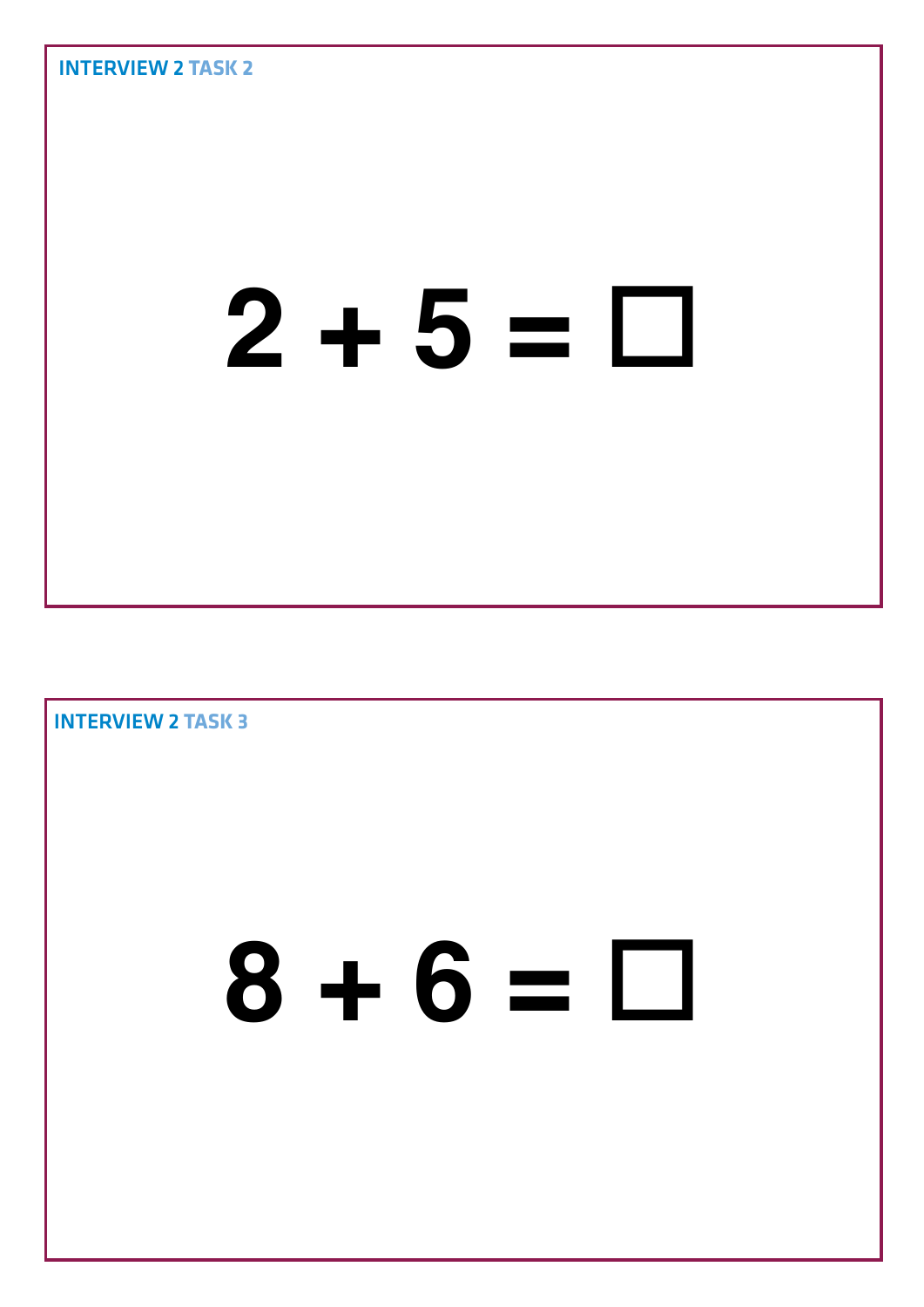| <b>SAY:</b>                 | <b>ACTION:</b> Place 8 counters under a card then place 6 under another card.<br>Here are 8 counters, and here are 6 counters.<br>How many counters are there altogether?                                                                          | $8 + 6 =$ |
|-----------------------------|----------------------------------------------------------------------------------------------------------------------------------------------------------------------------------------------------------------------------------------------------|-----------|
| <b>Stage</b>                | <b>Strategy observed</b>                                                                                                                                                                                                                           |           |
| 3                           | <b>Cannot solve the problem</b> (After removing the cards – Stage 1)<br><b>Counts all objects from 1 on materials (Stage 2) e.g., 1, 2, 3, , 14</b><br>Counts all objects from 1 by imaging (Stage 3) e.g., 1, 2, 3, , 14                          |           |
| 4                           | <b>Counts on</b> (Stage 4) <b>e.g.,</b> 9, 10, 11, 12, 13, 14 or 7, 8, , 13, 14                                                                                                                                                                    |           |
| <b>Early 5</b><br>or higher | Uses a part-whole strategy e.g.,<br>- Making to ten e.g., $8 + 2 = 10$ ; $10 + 4 = 14$<br>- Doubling with compensation e.g., $6 + 6 = 12$ ; $12 + 2 = 14$ or $7 + 7 = 14$ or<br>$8 + 8 = 16$ ; $16 - 2 = 14$<br>- Addition fact e.g., $8 + 6 = 14$ |           |

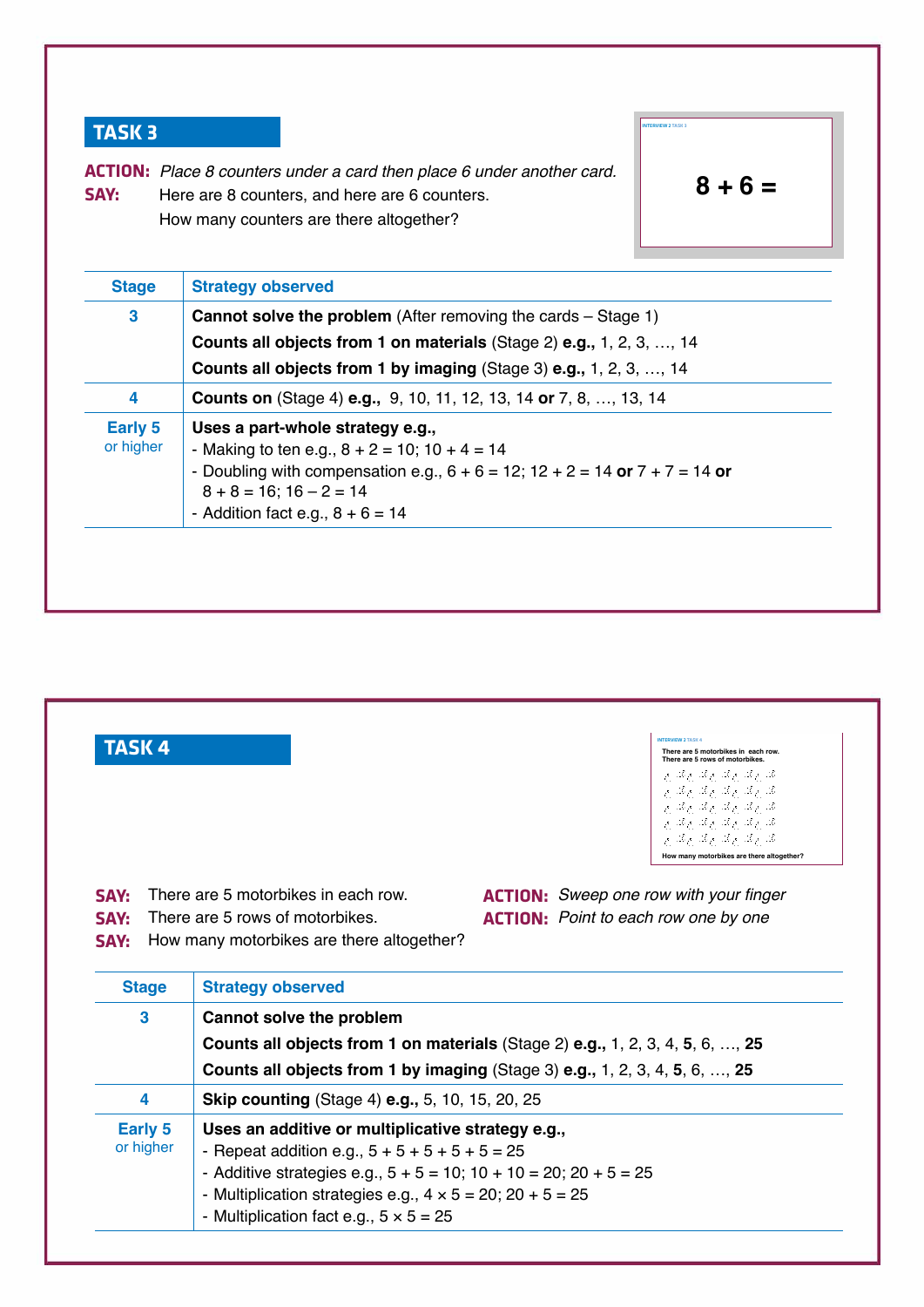**There are 5 motorbikes in each row. There are 5 rows of motorbikes.**



**How many motorbikes are there altogether?**

#### Interview 2 **Task 5**

# **These 15 players have to spread out evenly on the court.**



**How many players should be in each third of the court?**

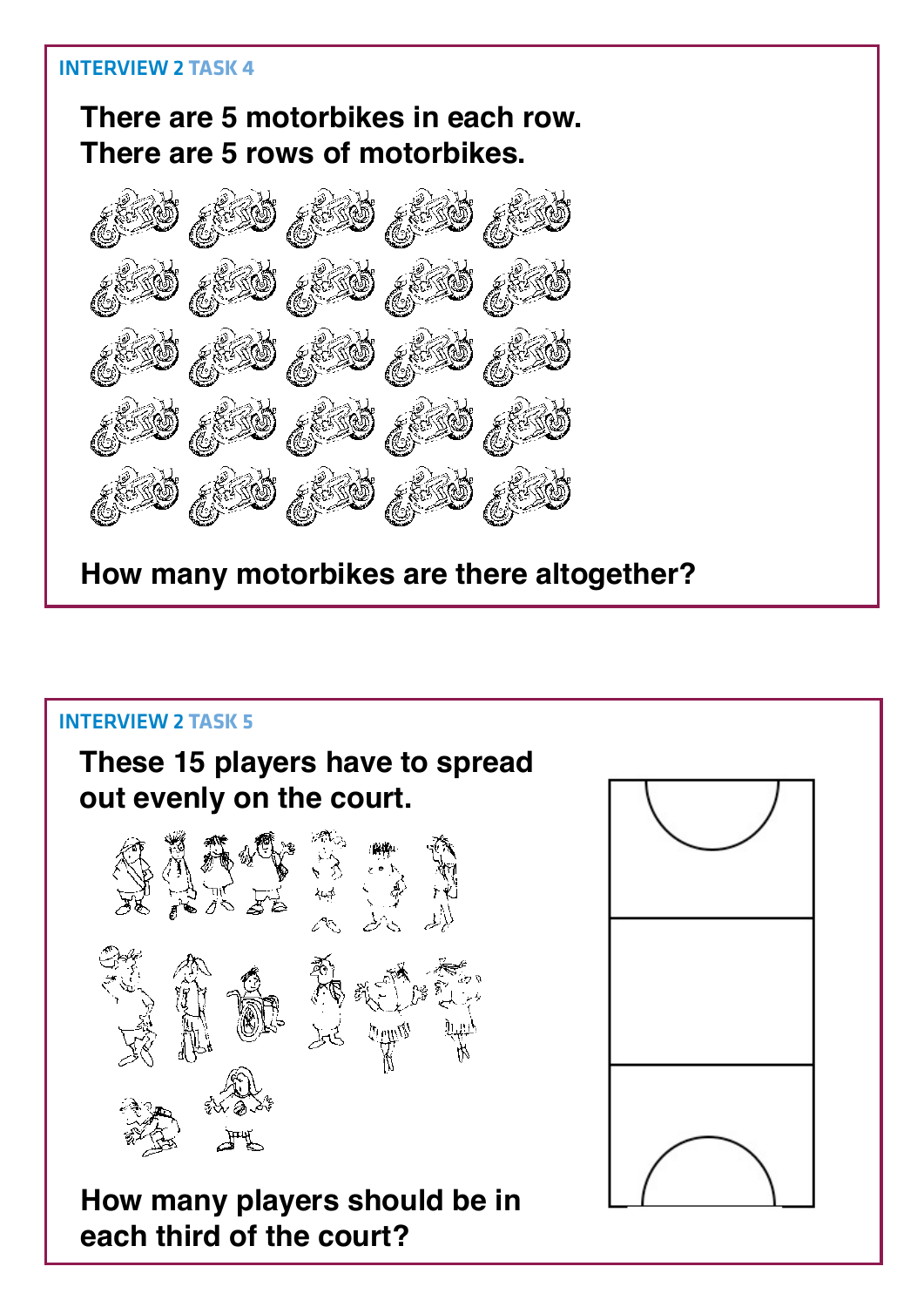| <b>Strategy observed</b>                                                                                                                                                                                                                                                                                             |                                                                                                                                              |
|----------------------------------------------------------------------------------------------------------------------------------------------------------------------------------------------------------------------------------------------------------------------------------------------------------------------|----------------------------------------------------------------------------------------------------------------------------------------------|
|                                                                                                                                                                                                                                                                                                                      |                                                                                                                                              |
| Cannot solve the problem                                                                                                                                                                                                                                                                                             |                                                                                                                                              |
|                                                                                                                                                                                                                                                                                                                      |                                                                                                                                              |
| <b>Early 5</b><br>Uses an additive or multiplicative strategy e.g.,<br>or higher<br>- Additive partitioning e.g., $5 + 5 = 10$ ; $5 + 5 + 5 = 15$<br>- Multiplication or division strategies e.g., $3 \times 4 = 12$ ; $12 + 3 = 15$<br>- Multiplication or division fact e.g., $3 \times 5 = 15$ or $15 \div 3 = 5$ |                                                                                                                                              |
| If any "E5" are circled in Tasks 3, 4 or 5, or if the "4s" are circled in both Task 3 and<br><b>Task 4, CONTINUE the interview.</b>                                                                                                                                                                                  |                                                                                                                                              |
|                                                                                                                                                                                                                                                                                                                      | Equally shares the players, on materials or by imaging (Stage 2-4)<br>Otherwise STOP the interview. If in any doubt, CONTINUE the interview. |

| <b>TASK 6</b>  |                                                                                                                                                                                                                                | <b>INTERVIEW 2 TASK 6</b><br>I have 84 cards.<br>I give 7 cards to my friend. |
|----------------|--------------------------------------------------------------------------------------------------------------------------------------------------------------------------------------------------------------------------------|-------------------------------------------------------------------------------|
| SAY:           | I have 84 cards.<br>I give 7 cards to my friend.<br>How many cards do I have left?                                                                                                                                             | How many cards do I have left?                                                |
|                | <b>Strategy observed</b>                                                                                                                                                                                                       |                                                                               |
| <b>Stage</b>   |                                                                                                                                                                                                                                |                                                                               |
| <b>Early 5</b> | Cannot solve the problem or Uses an earlier numeracy stage<br><b>Counting back</b> (Stage 4) <b>e.g.</b> , 83, 82, 81, 80, 79, 78, 77<br>Mix of counting and part-whole strategies (Stage E5) e.g., $84 - 4 = 80$ ; 79, 78, 77 |                                                                               |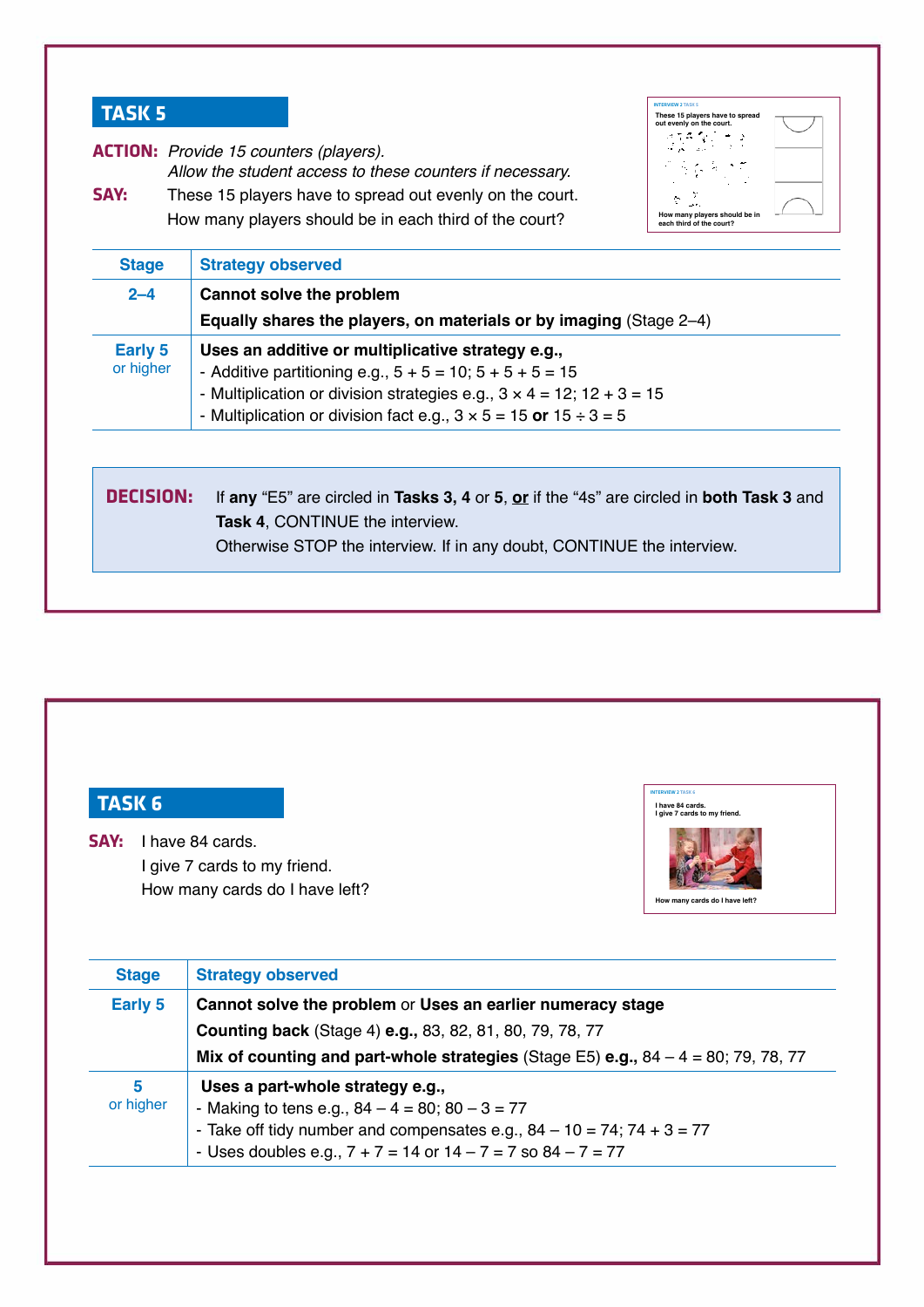**I have 84 cards. I give 7 cards to my friend.**



**How many cards do I have left?**

#### Interview 2 **Task 7**

**You have 30 balls to put into bags. Each bag can hold 5 balls.**



**How many bags do you need?**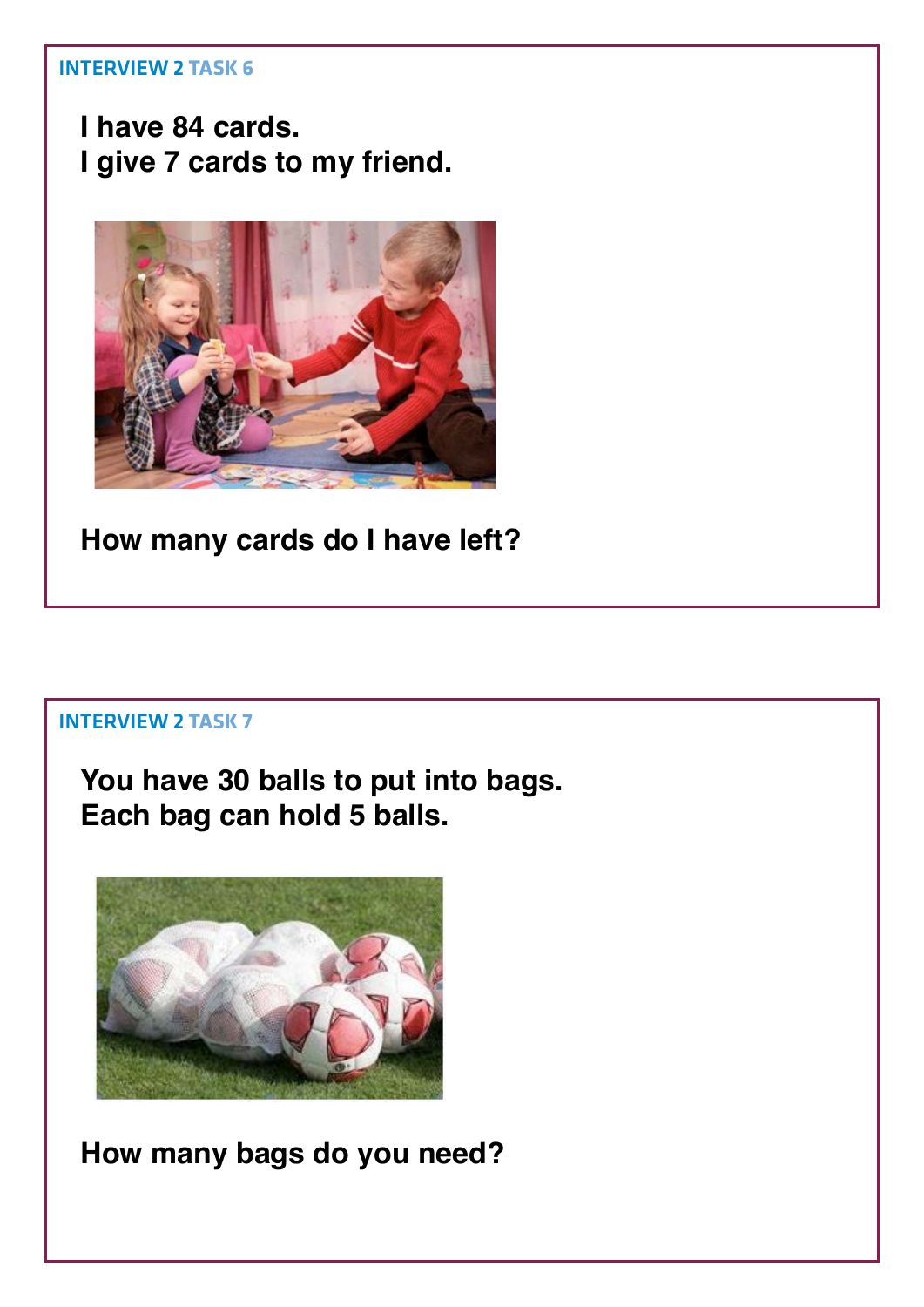

| <b>SAY:</b> You have 30 balls to put into bags. |
|-------------------------------------------------|
| Each bag can hold 5 balls.                      |
| How many bags do you need?                      |

| <b>Early 5</b> | Cannot solve the problem or Uses an earlier numeracy stage<br><b>Skip counting (Stage 4) e.g., 5, 10, 15, , 30</b><br><b>Repeated addition</b> (Stage E5) <b>e.g.</b> , $5 + 5 + 5 +  + 5 = 30$                                                                                                                                                                             |
|----------------|-----------------------------------------------------------------------------------------------------------------------------------------------------------------------------------------------------------------------------------------------------------------------------------------------------------------------------------------------------------------------------|
| 5<br>or higher | Uses an additive or multiplicative strategy e.g.,<br>-Additive strategies e.g., $5 + 5 = 10$ ; $10 + 10 + 10 = 30$ ; $2 + 2 + 2 = 6$<br>- Derive from multiplication facts e.g., $4 \times 5 = 20$ ; $2 \times 5 = 10$ ; $4 + 2 = 6$ or<br>$5 \times 5 = 25$ ; $25 + 5 = 30$ ; $5 + 1 = 6$<br>- Multiplication or division facts e.g., $6 \times 5 = 30$ or $30 \div 5 = 6$ |

| What fraction is the grey piece?<br>Note: Say "fourth" instead of "quarter" if this is more familiar to your student.<br><b>Strategy observed</b> | The white piece is one-quarter of a strip.<br>$\frac{1}{2}$<br>What fraction is the grey piece? | The white piece is one-quarter of a strip. |
|---------------------------------------------------------------------------------------------------------------------------------------------------|-------------------------------------------------------------------------------------------------|--------------------------------------------|
| <b>Stage</b>                                                                                                                                      |                                                                                                 |                                            |
| <b>Early 5</b>                                                                                                                                    |                                                                                                 |                                            |
|                                                                                                                                                   | Cannot solve the problem or Uses an earlier numeracy stage                                      |                                            |
| Answer other than three quarters (Stage 3-4)                                                                                                      |                                                                                                 |                                            |
| Answer of three quarters without reasonable justification (Stage E5)                                                                              |                                                                                                 |                                            |
| 5<br>Maps one quarter three times and says three quarters e.g., $\frac{1}{4}$ , $\frac{2}{4}$ , $\frac{3}{4}$<br>or higher                        |                                                                                                 |                                            |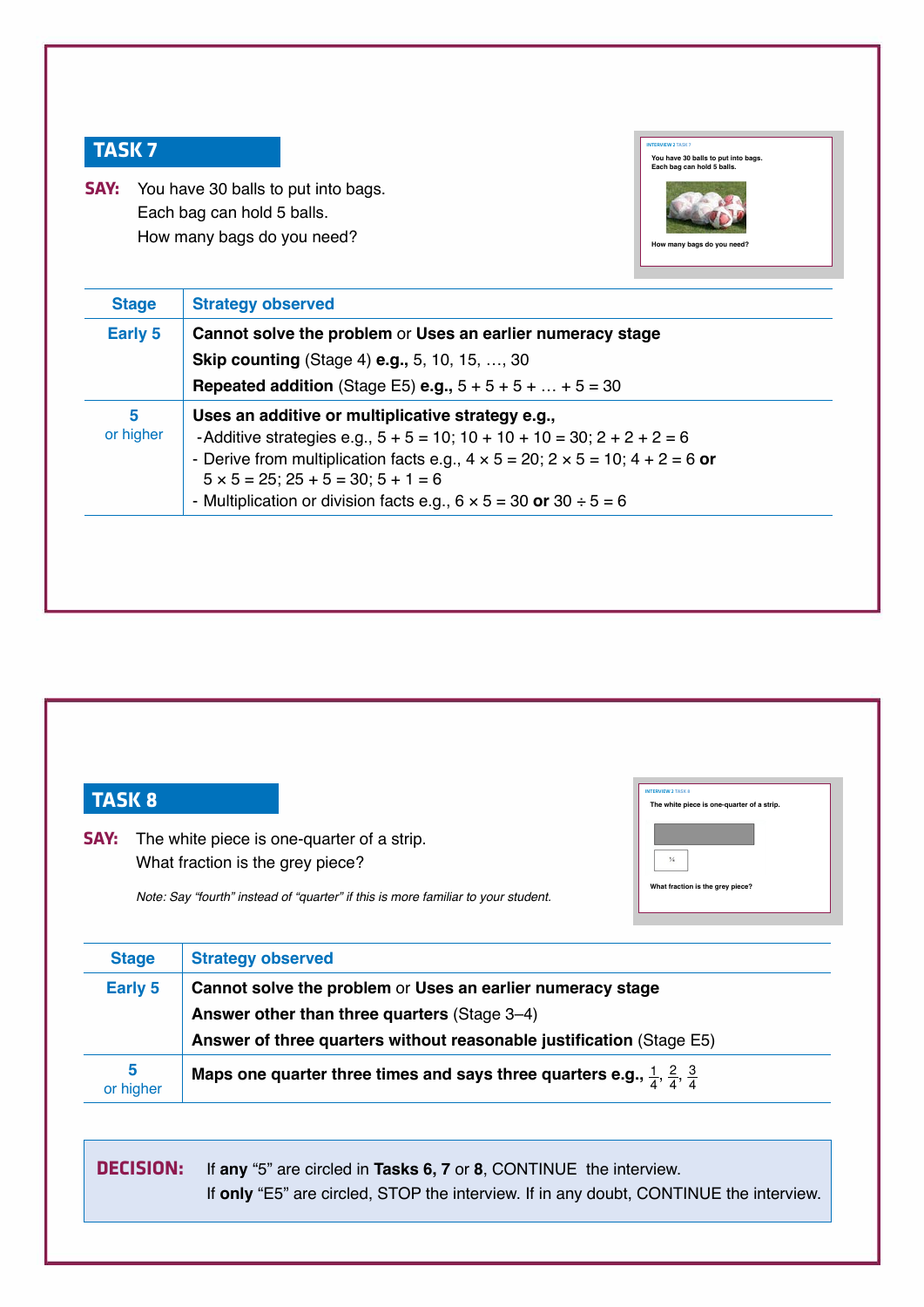

**Miriama scored 476 points on a video game. Deb scored 123 points on the same game.** 



**How many more points did Miriama score than Deb?**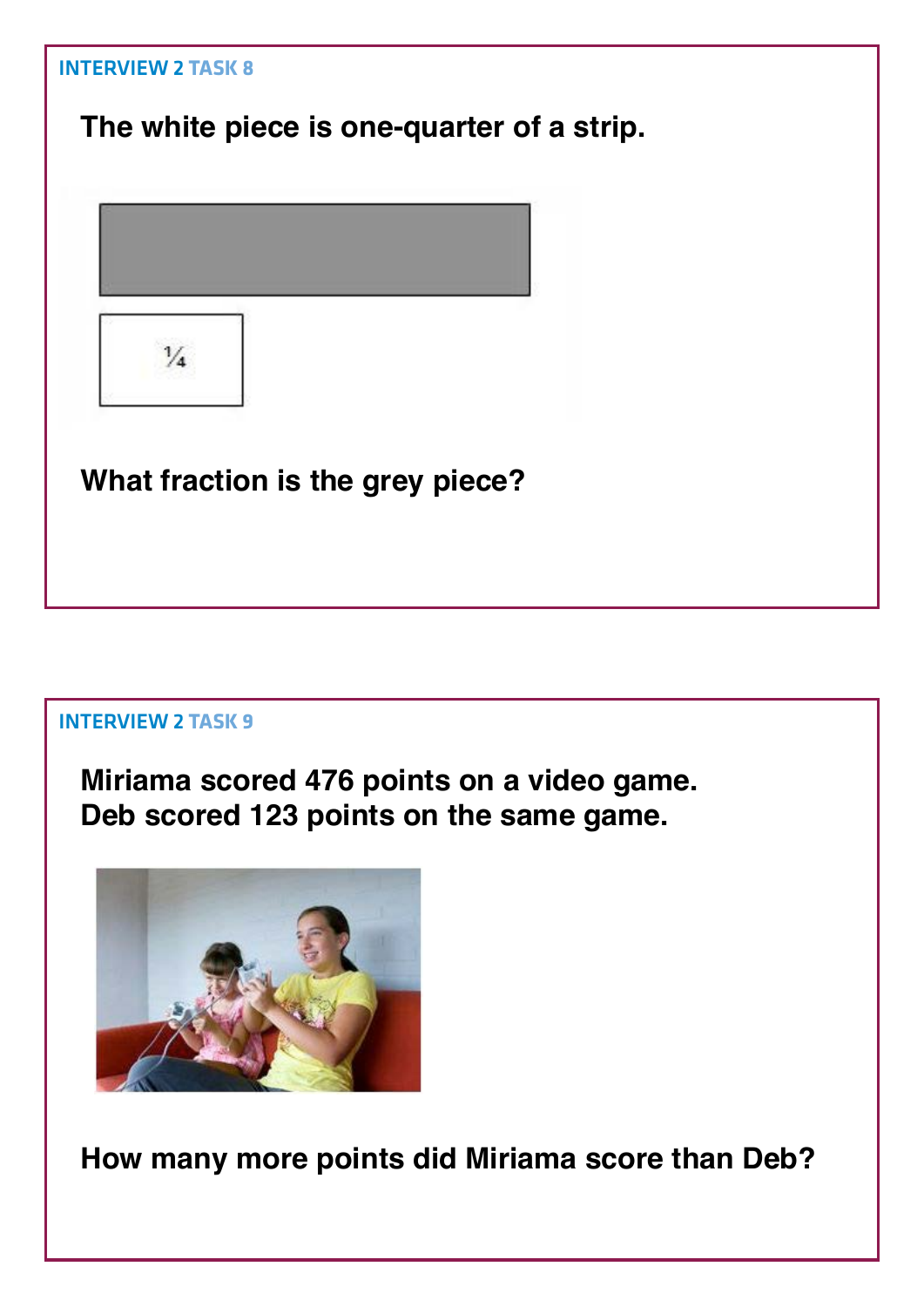

IntervIew 2 **taSk 9**

| <b>TASK10</b>        | <b>INTERVIEW 2 TASK 10</b><br>A pack of felt pens cost \$8.                                                                                                                                                                                                                                                                        |
|----------------------|------------------------------------------------------------------------------------------------------------------------------------------------------------------------------------------------------------------------------------------------------------------------------------------------------------------------------------|
| SAY:                 | A pack of felt pens cost \$8.<br>How many packs of felt pens can you buy for \$88?<br>How many packs of felt pens can you buy for \$88?                                                                                                                                                                                            |
| <b>Stage</b>         | <b>Strategy observed</b>                                                                                                                                                                                                                                                                                                           |
| 5                    | Cannot solve the problem or Uses an earlier numeracy stage<br>Uses an additive strategy e.g.,<br>- Skip counting (Stage 4) e.g., 8, 16, 24, , 88<br>- Repeated addition e.g., (Stage E5) e.g., $8 + 8 +  + 8 = 88$<br>- Doubling additively (Stage 5)<br>e.g., $8 + 8 = 16$ ; $16 + 16 = 32$ ; $32 + 32 = 64$ ; $64 + 16 + 8 = 88$ |
| Early 6<br>or higher | Uses a multiplicative strategy e.g.,<br>- Derives from multiplication facts e.g., $10 \times 8 = 80$ ; $11 \times 8 = 80 + 8 = 88$<br>- Multiplication facts e.g., $11 \times 8 = 88$ or $88 \div 8 = 11$                                                                                                                          |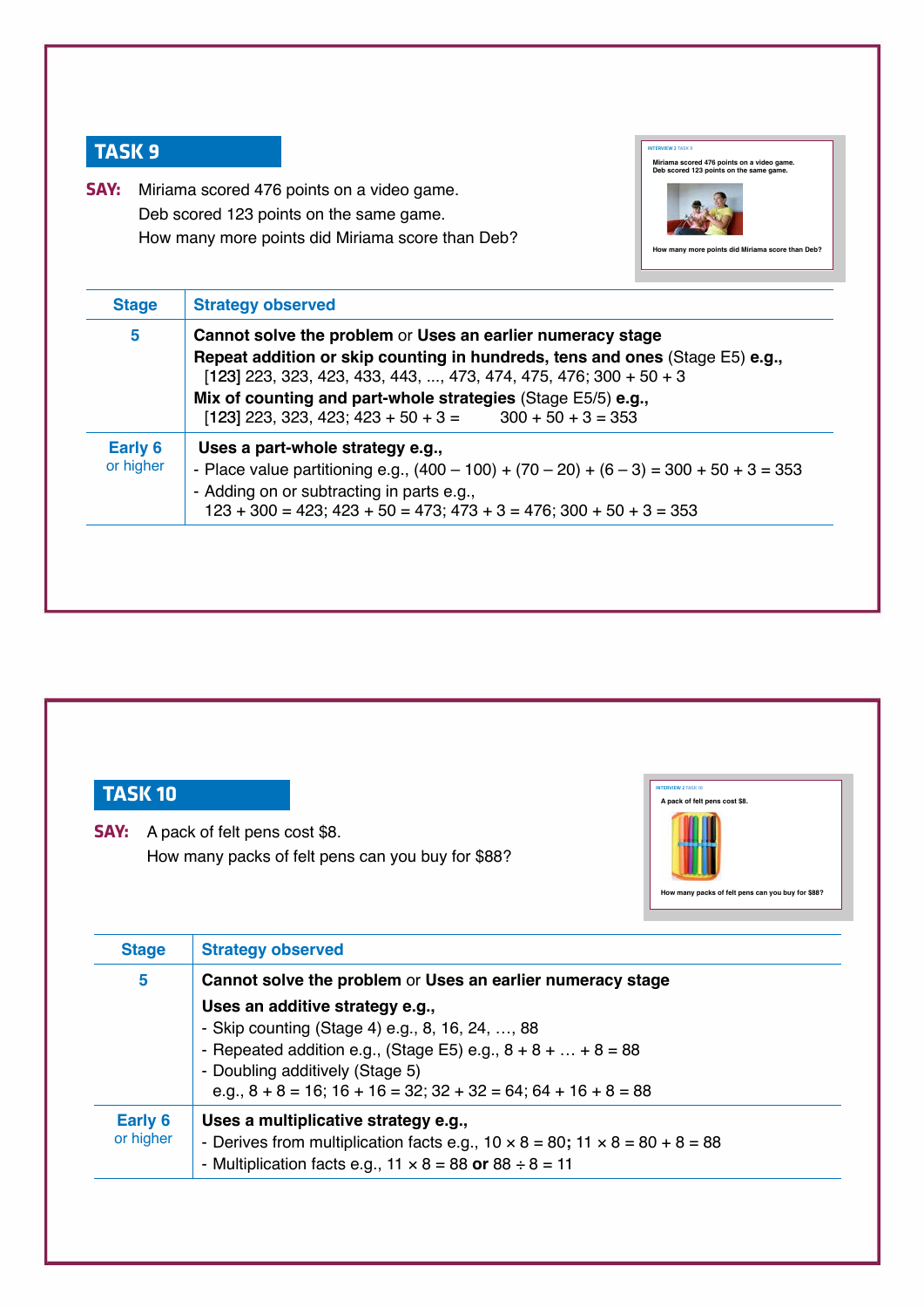



one-half  $(\frac{1}{2})$  of \$20 or one-quarter  $(\frac{1}{4})$ **) of \$40?**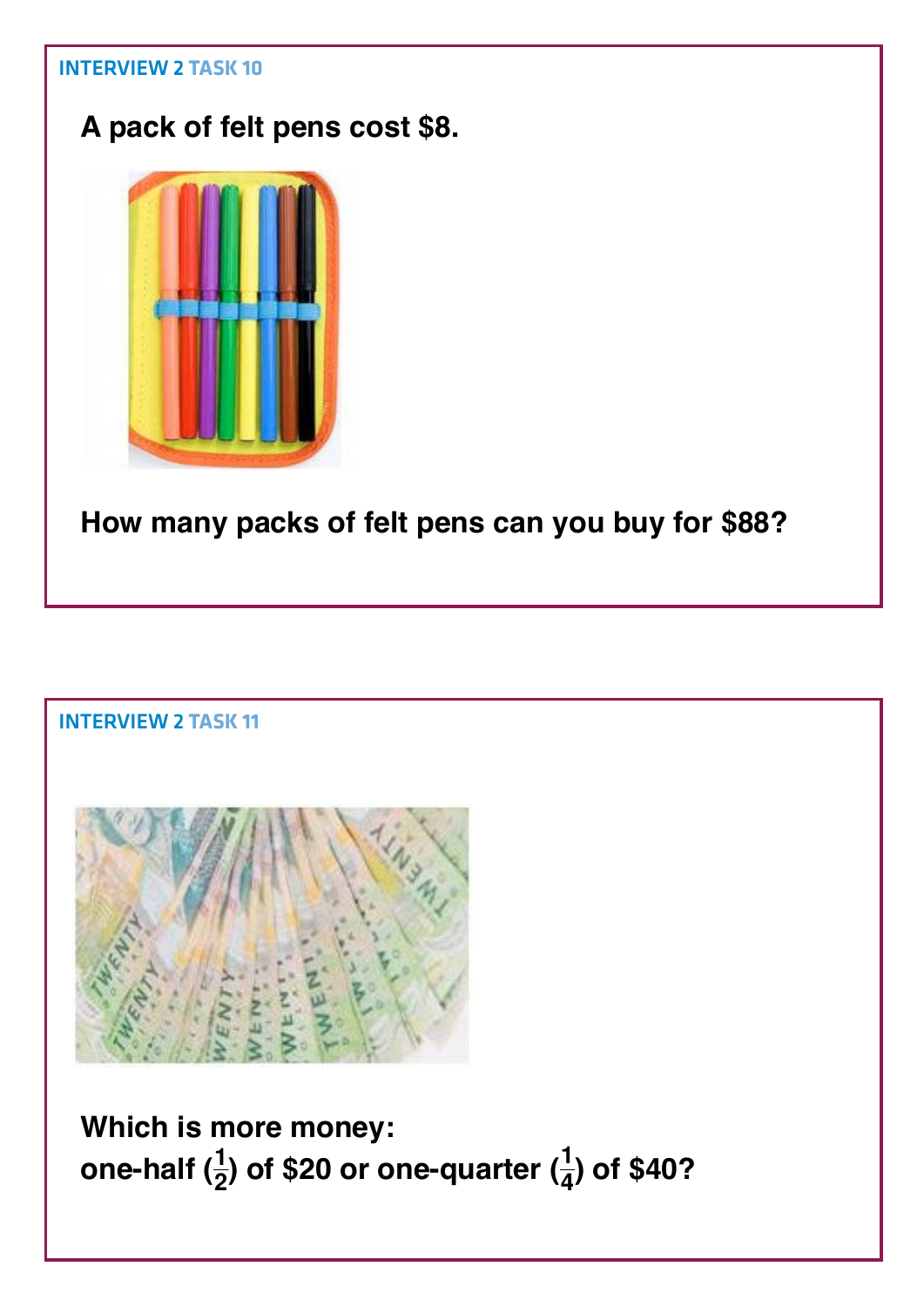**SAY:** Which is more money: one-half of \$20 **or** one-quarter of \$40? *Note: Say "fourth" instead of "quarter" if this is more familiar to your student.*



| <b>Stage</b>     | <b>Strategy observed</b>                                                                            |
|------------------|-----------------------------------------------------------------------------------------------------|
| 5                | Cannot solve the problem or Uses an earlier numeracy stage                                          |
|                  | Gets both unit fractions from addition facts (Stage E5) e.g.,                                       |
|                  | $10 + 10 + 10 + 10 = 40$ so $\frac{1}{4}$ of 40 is 10 and 10 + 10 = 20 so $\frac{1}{2}$ of 20 is 10 |
| Early 6          | Uses multiplication or division facts e.g.,                                                         |
| or higher        | $\frac{1}{4}$ of 40 is 10 because 10 x 4 = 40 or 40 ÷ 4 = 10 and                                    |
|                  | $\frac{1}{2}$ of 20 is 10 because 10 x 2 = 20 or 20 ÷ 2 = 10                                        |
|                  |                                                                                                     |
|                  |                                                                                                     |
| <b>DECISION:</b> | If any "E6" are circled in Tasks 9, 10 or 11, CONTINUE the interview.                               |
|                  | If only "5" are circled, STOP the interview. If in any doubt, CONTINUE the interview.               |

| <b>TASK 12</b> |                                                                                                                                                                                                                                                                                                                                                                                                        | <b>INTERVIEW 2 TASK 12</b><br>Leeana counted 82 penguins on the beach.<br>Later there were only 44. |  |
|----------------|--------------------------------------------------------------------------------------------------------------------------------------------------------------------------------------------------------------------------------------------------------------------------------------------------------------------------------------------------------------------------------------------------------|-----------------------------------------------------------------------------------------------------|--|
| SAY:           | Leeana counted 82 penguins on the beach.<br>Later there were only 44.<br>How many penguins had left the beach?                                                                                                                                                                                                                                                                                         | How many penguins had left the beach?                                                               |  |
| <b>Stage</b>   | <b>Strategy observed</b>                                                                                                                                                                                                                                                                                                                                                                               |                                                                                                     |  |
| <b>Early 6</b> | Cannot solve the problem or Uses an earlier numeracy stage<br>Mix of counting and part-whole strategies (Stage E5) e.g.,<br>$[82]$ 72, 62, 52; 52 - 2 = 50; 50 - 6 = 44; 30 + 2 + 6<br>Attempts part-whole strategy with error (Stage 5) e.g.,<br>$82 - 50 = 32$ ; $32 - 6 = 26$ (compensates in the wrong direction)                                                                                  |                                                                                                     |  |
| 6<br>or higher | Uses a part-whole strategy e.g.,<br>- Place value partitioning e.g., $(80 - 40) + (2 - 4) = 40 - 2 = 38$<br>- Making to tens e.g., $82 - 2 = 80$ ; $80 - 30 = 50$ ; $50 - 6 = 44$ ; $2 + 30 + 6 = 38$ or<br>$44 + 6 = 50$ ; $50 + 30 = 80$ ; $80 + 2 = 82$ ; $6 + 30 + 2 = 38$<br>- Rounding and compensation e.g., $82 - 40 = 42$ ; $42 - 4 = 38$<br>- Equal additions e.g., $82 - 44 = 88 - 50 = 38$ |                                                                                                     |  |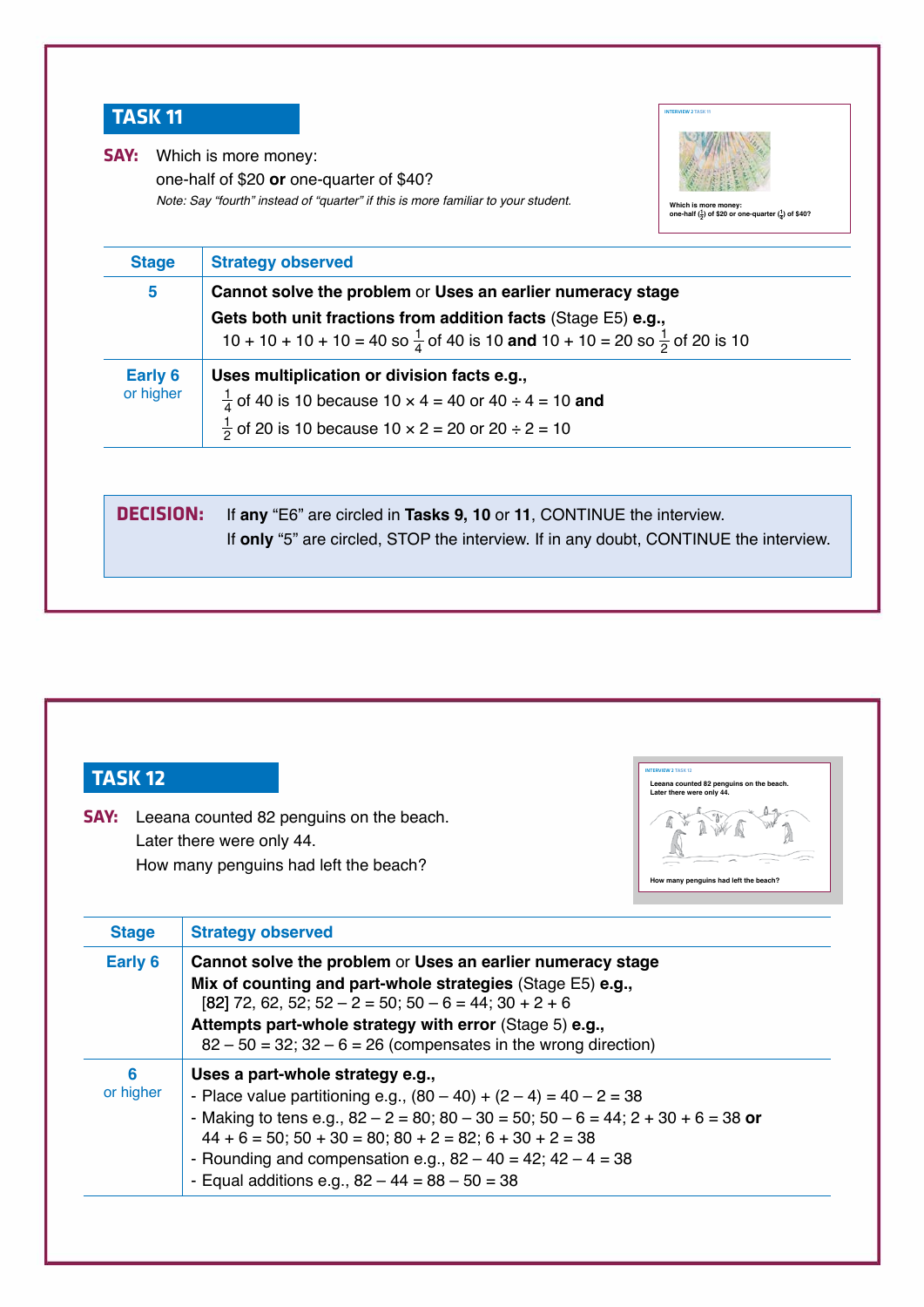

**Tom has 8 times as many stickers as Sarah. Tom has 72 stickers.** 



**How many stickers does Sarah have?**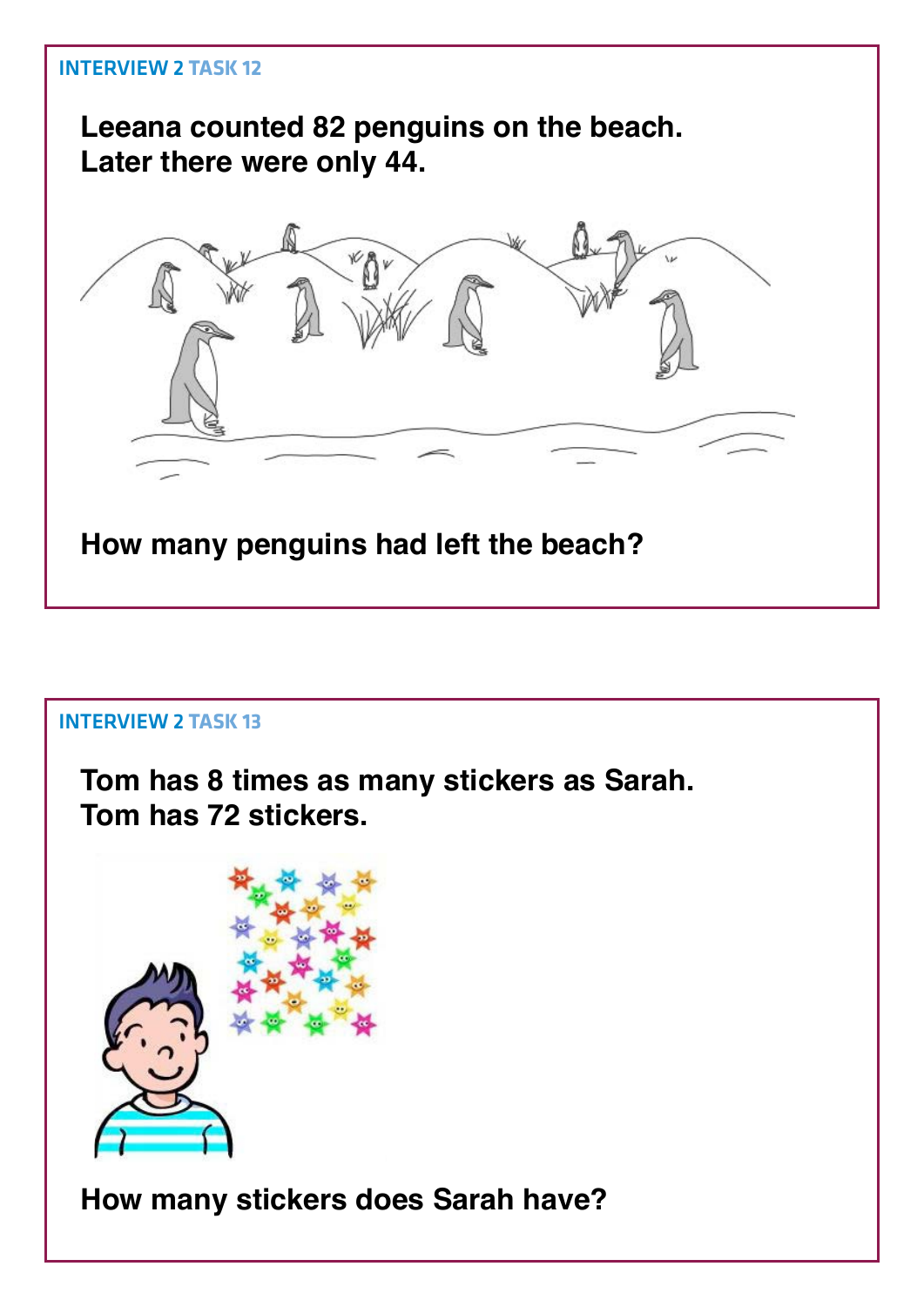

**Say:** Tom has 8 times as many stickers as Sarah. Tom has 72 stickers. How many stickers does Sarah have?

| Early 6        | Cannot solve the problem or Uses an earlier numeracy stage                          |
|----------------|-------------------------------------------------------------------------------------|
|                | Adding strategies e.g.,                                                             |
|                | - Doubling additively (Stage 5) e.g.,                                               |
|                | $8 + 8 = 16$ ; $16 + 16 = 32$ ; $32 + 32 = 64$ ; $64 + 8 = 72$ ; $8 + 1 = 9$        |
| 6<br>or higher | Uses a multiplicative strategy e.g.,                                                |
|                | - Derived from a known fact e.g., $8 \times 10 = 80$ ; $80 - 8 = 72$ ; $10 - 1 = 9$ |
|                | - Multiplication fact e.g., $8 \times 9 = 72$ or $72 \div 8 = 9$                    |
|                |                                                                                     |
|                |                                                                                     |

| SAV:             | There are 8 swans on the lake.<br>The other two-thirds of the birds on the lake are ducks.<br>How many ducks are there on the lake?<br>How many ducks are there on the lake? |
|------------------|------------------------------------------------------------------------------------------------------------------------------------------------------------------------------|
| <b>Stage</b>     | <b>Strategy observed</b>                                                                                                                                                     |
| Early 6          | Cannot solve the problem or Uses an earlier numeracy stage                                                                                                                   |
|                  | Uses additive strategies only (Stage 5) e.g.,<br>$8 + 8 + 8 = 24$ so 24 birds in total; $8 + 8 = 16$                                                                         |
| 6<br>or higher   | Uses multiplicative strategies e.g.,                                                                                                                                         |
|                  | $3 \times 8 = 24$ so 24 birds in total then                                                                                                                                  |
|                  | multiplies (or adds) to get i.e., $2 \times 8 = 16$ [or $8 + 8 = 16$ ] or                                                                                                    |
|                  | $1-\frac{2}{3}=\frac{1}{3}; \frac{1}{3}=8; \frac{2}{3}=2\times8=16$                                                                                                          |
| <b>DECISION:</b> | If any "6" are circled in Tasks 12, 13 or 14, CONTINUE the interview.<br>If only "E6" are circled, STOP the interview. If in any doubt, CONTINUE the interview.              |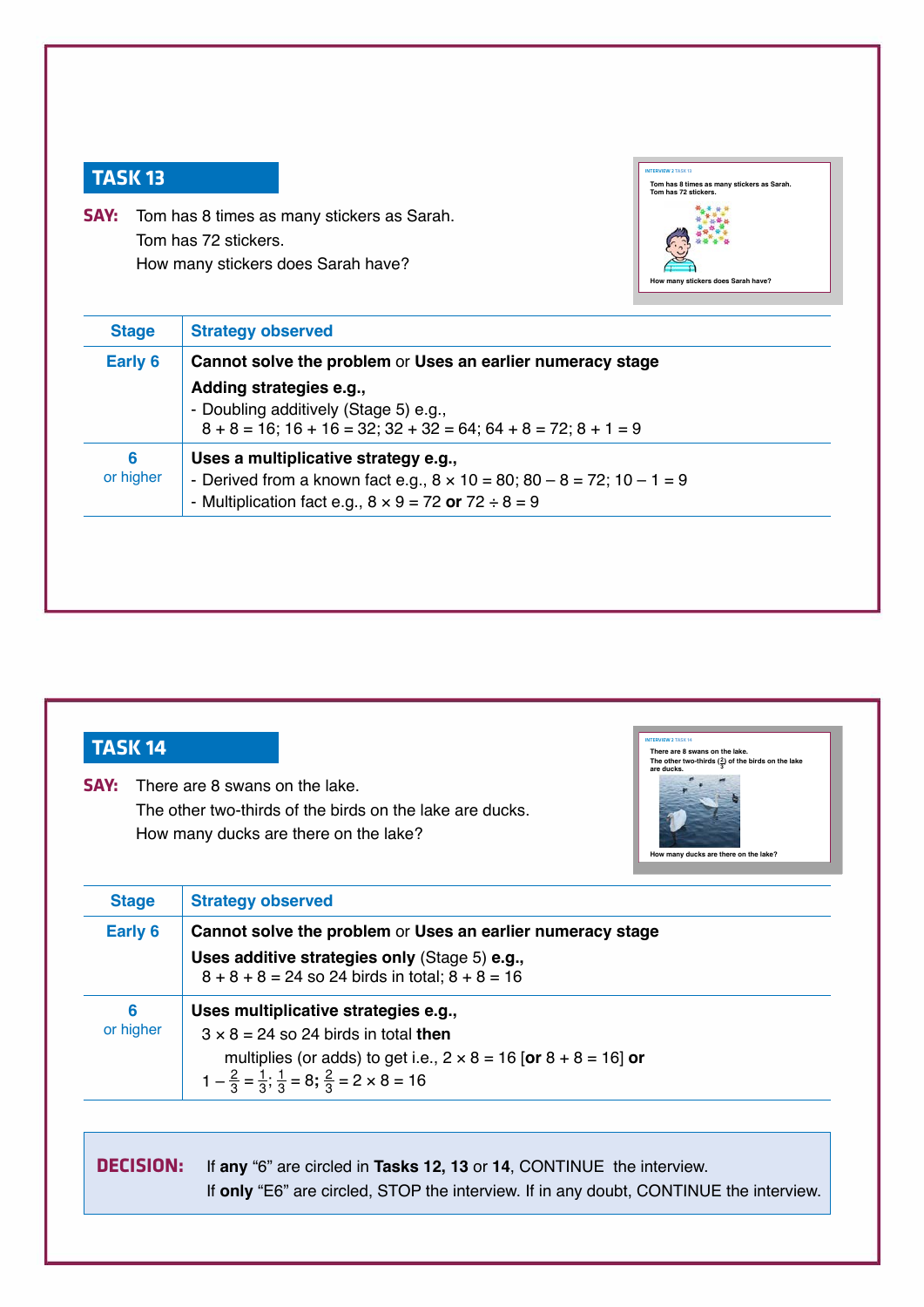**There are 8 swans on the lake. The other two-thirds (<sup>3</sup> <sup>2</sup>) of the birds on the lake are ducks.**



**How many ducks are there on the lake?**

#### Interview 2 **Task 15**



**The world record for men's shot put is 23.12 metres. The world record for women is 22.63 metres.**

**What is the difference in metres between the two records?**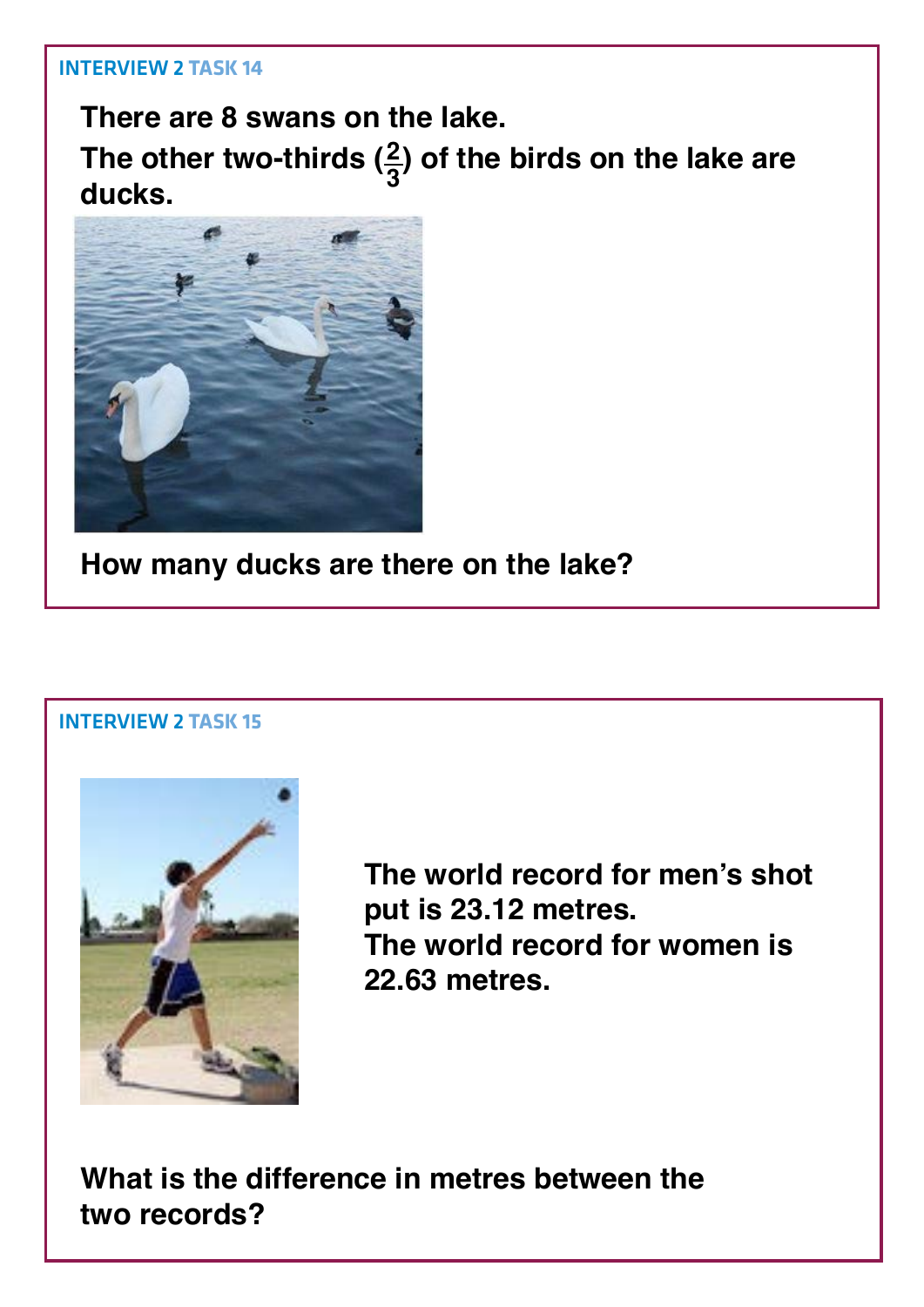**SAY:** The world record for men's shot put is 23.12 metres. The world record for women is 22.63 metres. What is the difference in metres between the two records?



**The world record for men's shot put is 23.12 metres. The world record for women is 22.63 metres.**

**Metres between two records?**

| <b>Stage</b> | <b>Strategy observed</b>                                                                                                                                                                                |  |
|--------------|---------------------------------------------------------------------------------------------------------------------------------------------------------------------------------------------------------|--|
| 6            | Cannot solve the problem or Uses an earlier numeracy stage                                                                                                                                              |  |
|              | <b>Subtraction misconception (Stage 5) e.g.,</b><br>- Subtracts the whole number then subtracts the smaller decimal from the larger e.g.,<br>$23 - 22 = 1$ ; $0.63 - 0.12 = 0.51$ so the answer is 1.51 |  |
| Early 7      | Uses part-whole strategies with decimal place value understanding e.g.,                                                                                                                                 |  |
| or higher    | - Place value partitioning e.g.,                                                                                                                                                                        |  |
|              | $(23 - 22) + (0.1 - 0.6) + (0.02 - 0.03) = 1 - 0.5 - 0.01 = 0.49$                                                                                                                                       |  |
|              | - Making to ones e.g., $22.63 + 0.37 = 23$ ; $23 + 0.12 = 23.12$ ; $0.37 + 0.12 = 0.49$                                                                                                                 |  |
|              | - Rounding and compensation e.g.,                                                                                                                                                                       |  |
|              | $22.63 + 0.5 = 23.13$ ; $23.13 - 0.01 = 23.12$ ; $0.5 - 0.01 = 0.49$                                                                                                                                    |  |
|              | - Equal addition e.g., $(23.12 + 0.37) - (22.63 + 0.37) = 23.49 - 23.00 = 0.49$                                                                                                                         |  |



|                | 0 x 10 = 00, 00 1 00 1 00 = 100, 0 x 0 = 00, 100 1 00 = 210                                       |
|----------------|---------------------------------------------------------------------------------------------------|
| <b>Early 7</b> | Uses a multiplicative strategy e.g.,                                                              |
| or higher      | - Place value partitioning with basic facts e.g., $(6 \times 30) + (6 \times 6) = 180 + 36 = 216$ |
|                | - Rounding and compensation e.g., $(6 \times 40) - (6 \times 4) = 240 - 24 = 216$                 |
|                | - Doubling and halving e.g., $6 \times 36 = 3 \times 72 = 216$                                    |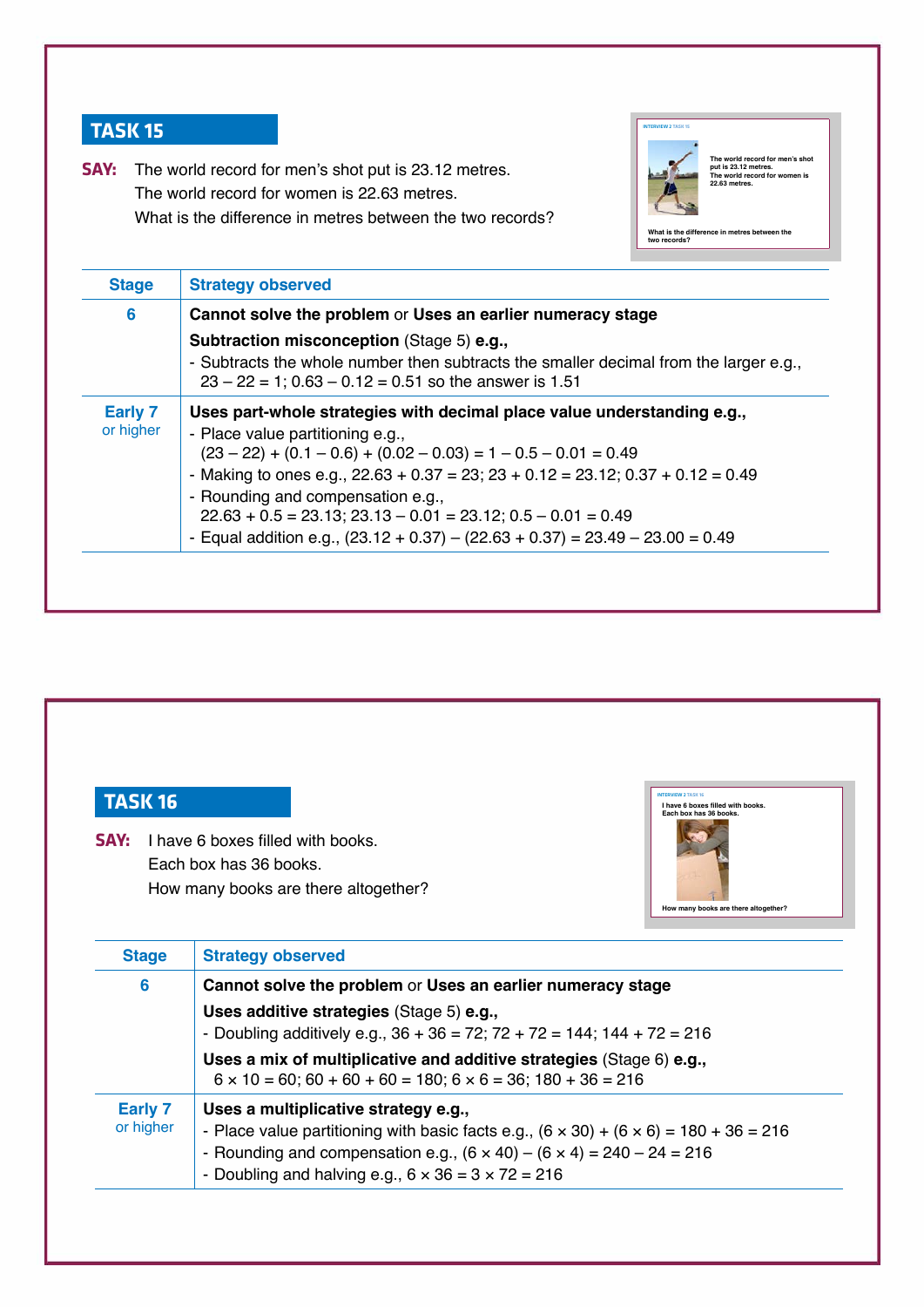**I have 6 boxes filled with books. Each box has 36 books.**



**How many books are there altogether?**

#### Interview 2 **Task 17**

**There are 24 students in the class.** Three-eighths  $(\frac{3}{8})$  of them are boys.



**How many boys are in the class?**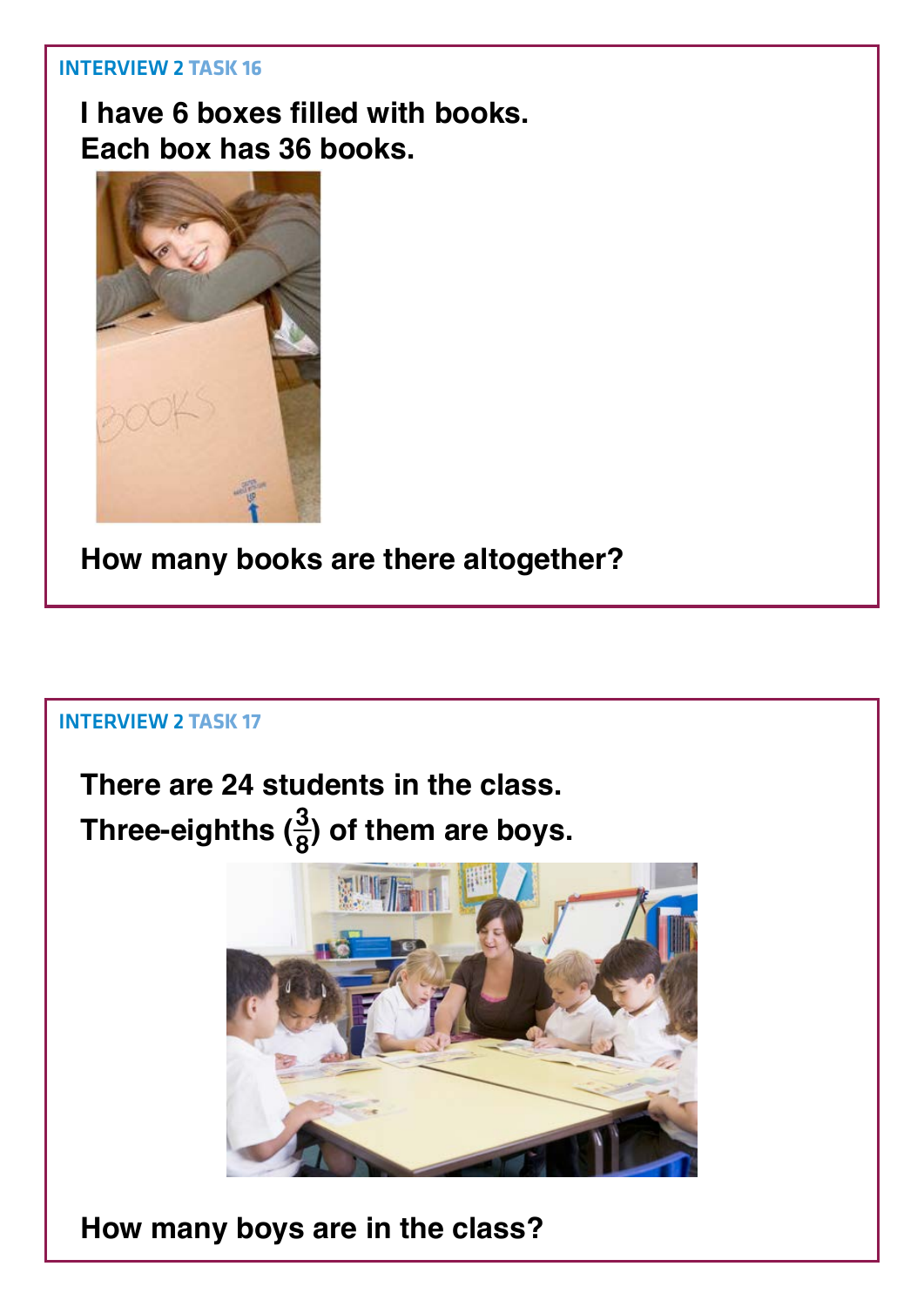| SAY:                        | There are 24 students in the class.<br>Three-eighths of them are boys.<br>How many boys are in the class?                                                                                                                                                                                                                                      | How many boys are in the class? |
|-----------------------------|------------------------------------------------------------------------------------------------------------------------------------------------------------------------------------------------------------------------------------------------------------------------------------------------------------------------------------------------|---------------------------------|
| <b>Stage</b>                | <b>Strategy observed</b>                                                                                                                                                                                                                                                                                                                       |                                 |
| 6                           | Cannot solve the problem or Uses an earlier numeracy stage<br>Uses additive strategies (Stage 5) e.g.,<br>$\frac{1}{8}$ of 24 is 3 because 3 + 3 + 3 +  + 3 = 24; $\frac{3}{8}$ of 24 = 3 + 3 + 3 = 9                                                                                                                                          |                                 |
| <b>Early 7</b><br>or higher | Uses a multiplicative strategy e.g.,<br>$\frac{1}{8}$ of 24 is 3 because 8 $\times$ 3 = 24 or 24 ÷ 3 = 24<br><b>then</b> multiplies (or adds) to get $\frac{3}{8}$ i.e., $3 \times 3 = 9$ [or $3 + 3 + 3 = 9$ ]<br><b>Obtains from a known fraction e.g., <math>\frac{4}{8}</math> of 24 = 12; <math>\frac{3}{8}</math> of 24 = 12 - 3 = 9</b> |                                 |
|                             |                                                                                                                                                                                                                                                                                                                                                |                                 |
| <b>DECISION:</b>            | If any "E7" are circled in Tasks 15, 16 or 17, CONTINUE the interview.<br>If only "6" are circled, STOP the interview. If in any doubt, CONTINUE the interview.                                                                                                                                                                                |                                 |

| SAY:<br>On a hot day the tomato plants used 1.5 litres of water.<br>On a cold day they used 0.885 litres.<br>How much more water did the plants use on the hot day than the<br>cold day? |                                                                                                                                                                                                                                                                                                                                                                                                     | water.<br>On a cold day they used 0.885 litres.<br>How much more water did the plants use on the hot<br>day than the cold day? |
|------------------------------------------------------------------------------------------------------------------------------------------------------------------------------------------|-----------------------------------------------------------------------------------------------------------------------------------------------------------------------------------------------------------------------------------------------------------------------------------------------------------------------------------------------------------------------------------------------------|--------------------------------------------------------------------------------------------------------------------------------|
| <b>Stage</b>                                                                                                                                                                             | <b>Strategy observed</b>                                                                                                                                                                                                                                                                                                                                                                            |                                                                                                                                |
| <b>Early 7</b>                                                                                                                                                                           | Cannot solve the problem or Uses an earlier numeracy stage                                                                                                                                                                                                                                                                                                                                          |                                                                                                                                |
|                                                                                                                                                                                          | Misinterprets or ignores decimal place value (Stage 6) e.g.,<br>$1.5 - 0.885 = 1 + (0.5 - 0.885)$ "=" $1 - 0.88 = 0.12$                                                                                                                                                                                                                                                                             |                                                                                                                                |
| 7<br>or higher                                                                                                                                                                           | Uses part-whole strategies e.g.,<br>- Place value partitioning e.g., $(1-0) + (0.5 - 0.885) = 1 - 0.385 = 0.615$<br>- Other partitioning e.g., $1.5 - 0.885 = 0.5 + (1 - 0.885) = 0.5 + 0.115 = 0.615$<br>- Making to tenths and ones e.g.,<br>$0.885 + 0.015 = 0.9$ ; $0.9 + 0.1 = 1$ ; $0.015 + 0.1 + 0.5 = 0.615$<br>- Rounding and compensation e.g., $1.5 - 0.9 = 0.6$ ; $0.6 + 0.015 = 0.615$ |                                                                                                                                |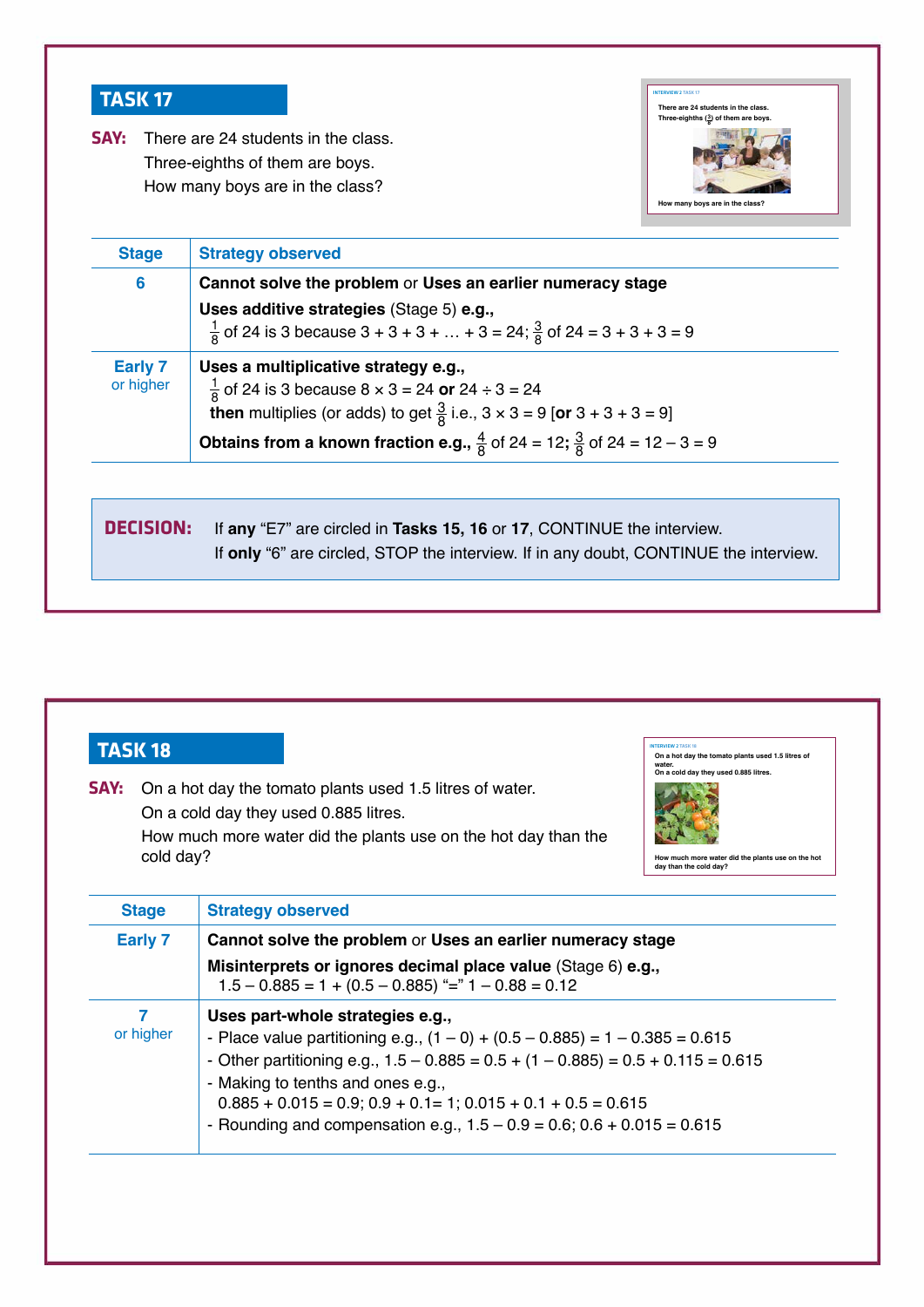**On a hot day the tomato plants used 1.5 litres of water. On a cold day they used 0.885 litres.**



**How much more water did the plants use on the hot day than the cold day?** 

#### Interview 2 **Task 19**

**There are 12 eggs in a dozen. Jess needs 180 eggs.**



**How many dozens does Jess need?**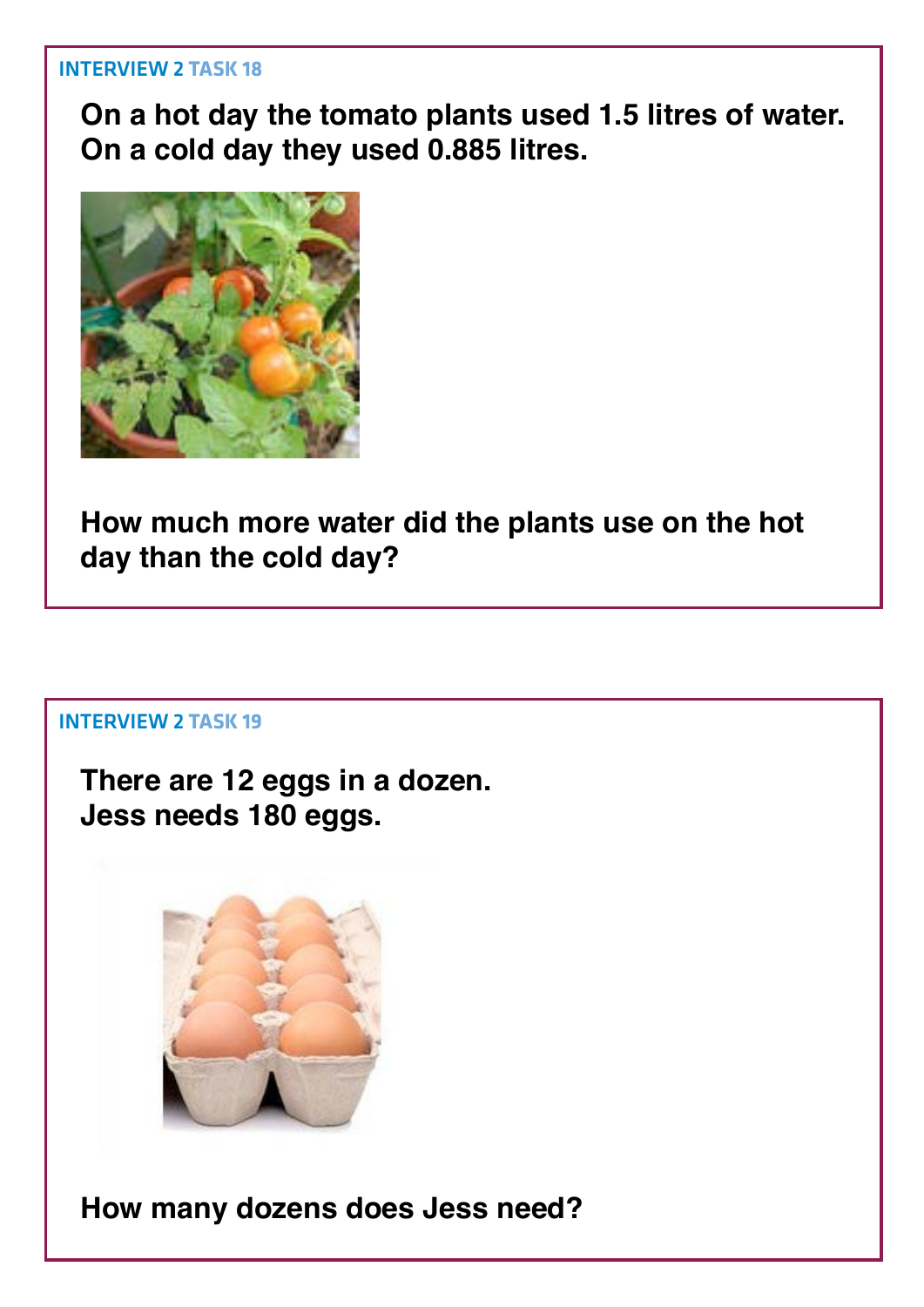**SAY:** There are 12 eggs in a dozen. Jess needs 180 eggs. How many dozens does Jess need?



| <b>Stage</b>   | <b>Strategy observed</b>                                                                                                                                                                                                                                                                                                              |  |
|----------------|---------------------------------------------------------------------------------------------------------------------------------------------------------------------------------------------------------------------------------------------------------------------------------------------------------------------------------------|--|
| <b>Early 7</b> | Cannot solve the problem or Uses an earlier numeracy stage                                                                                                                                                                                                                                                                            |  |
|                | Uses a mix of additive and multiplicative strategies (Stage 6) e.g.,<br>$10 \times 12 = 120$ ; $120 + 12 + 12 + 12 + 12 + 12 = 180$ or<br>$12 + 12 + 12 + 12 + 12 = 60$ ; $60 \times 3 = 180$ ; $5 \times 3 = 15$                                                                                                                     |  |
| 7<br>or higher | Uses multiplicative strategies e.g.,<br>- Derive from basic facts with adjustment e.g., $12 \times 10 = 120$ ; $12 \times 5 = 60$<br>- Successive halving e.g.,<br>$180 \div 12 = 90 \div 6 = 45 \div 3 = 15$ or $180 \div 6 = 30$ so $180 \div 12 = 15$                                                                              |  |
|                | Uses proportional strategies e.g.,<br>- Proportionality e.g.,<br>$10 \times 12 = 120$ ; $\frac{1}{2} \times 120 = 60$ ; $120 + 60 = 180$ ; $\frac{1}{2} \times 10 = 5$ ; $10 + 5 = 15$ or<br>180 is half way between 120 (= $10 \times 12$ ) and 240 (= $20 \times 12$ ); and<br>15 is half way between 10 and 20 so the answer is 15 |  |

| SAY:           | In a big lolly packet there are 24 reds and 16 blacks.<br>A smaller packet with the same mix has a total of 10 lollies.<br>How many black lollies are in that packet?                                                                                                                                                                | A smaller packet with the same mix has a total<br>of 10 lollies.<br>How many black lollies are in that packet? |
|----------------|--------------------------------------------------------------------------------------------------------------------------------------------------------------------------------------------------------------------------------------------------------------------------------------------------------------------------------------|----------------------------------------------------------------------------------------------------------------|
| <b>Stage</b>   | <b>Strategy observed</b>                                                                                                                                                                                                                                                                                                             |                                                                                                                |
| <b>Early 7</b> | Cannot solve the problem or Uses an earlier numeracy stage<br>Uses proportions inappropriately (Stage 6) e.g.,<br>24 = 1.5 x 16, so the answer is 10 x 1.5 = 15 or 16 + $\frac{1}{2}$ of 16 = 24; 10 + $\frac{1}{2}$ of 10 = 15                                                                                                      |                                                                                                                |
| 7<br>or higher | Evaluates the whole and then partitions it proportionally e.g.,<br>$16 \div (24 + 16) = \frac{16}{40} = \frac{2}{5}$ ; $\frac{2}{5}$ of 10 = 4 or<br>$16:(24 + 16) = 16:40 = 4:10$ so the answer is 4 or<br>24:16 is 40 in total; 40 in total is four times 10; 24:16 = $(24 \div 4)$ : (16 $\div 4$ )<br>$= 6.4$ so the answer is 4 |                                                                                                                |

**decISIon:** If **any** "7" are circled in **Tasks 18, 19** or **20**, CONTINUE the interview. If **only** "E7" are circled, STOP the interview. If in any doubt, CONTINUE the interview.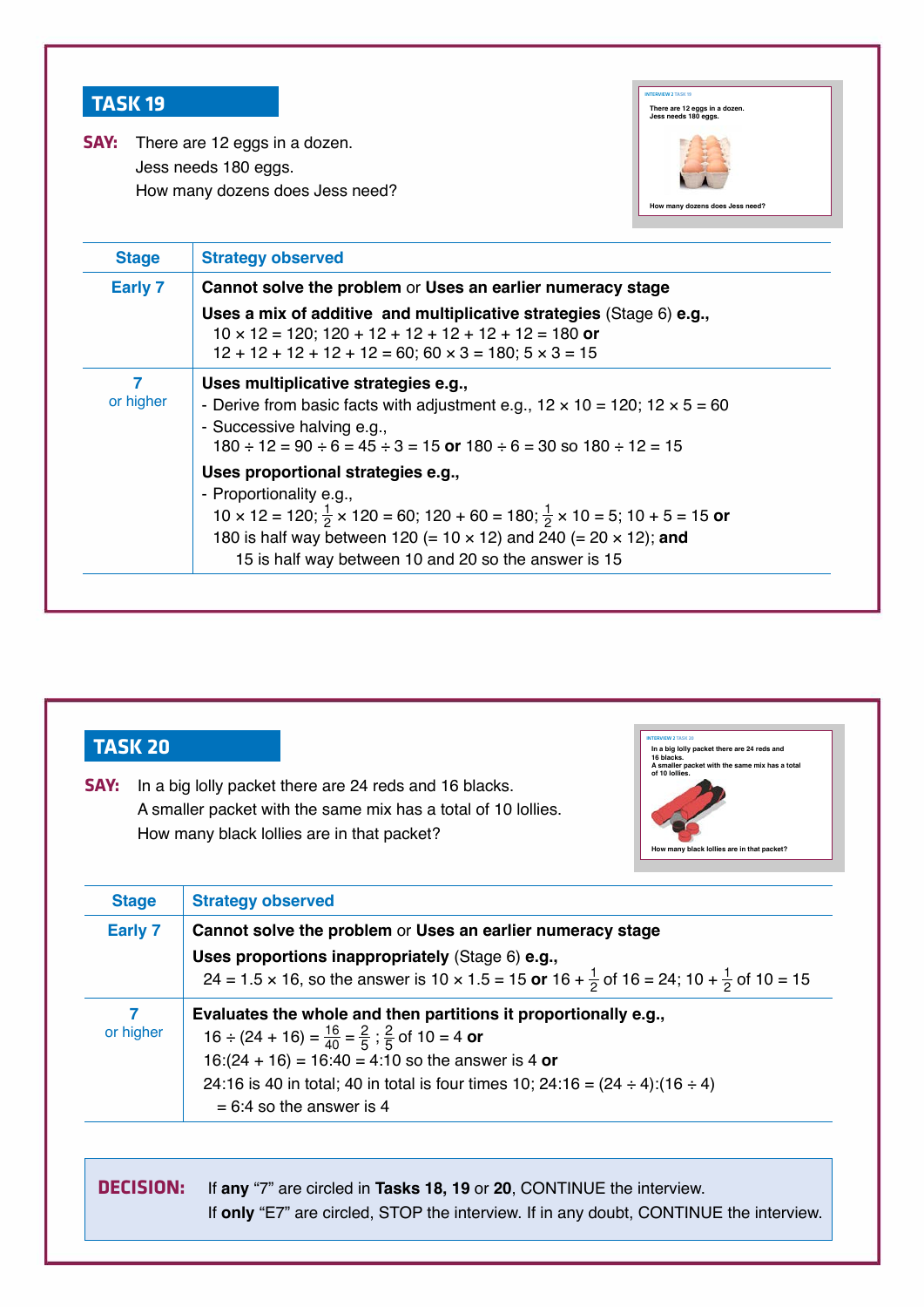**In a big lolly packet there are 24 reds and 16 blacks.**

**A smaller packet with the same mix has a total of 10 lollies.**



#### Interview 2 **Task 21**

**Each netball bib takes 0.38 metres of cloth to make. You have 9.6 metres of cloth.** 



**Is that enough cloth to make 25 bibs?**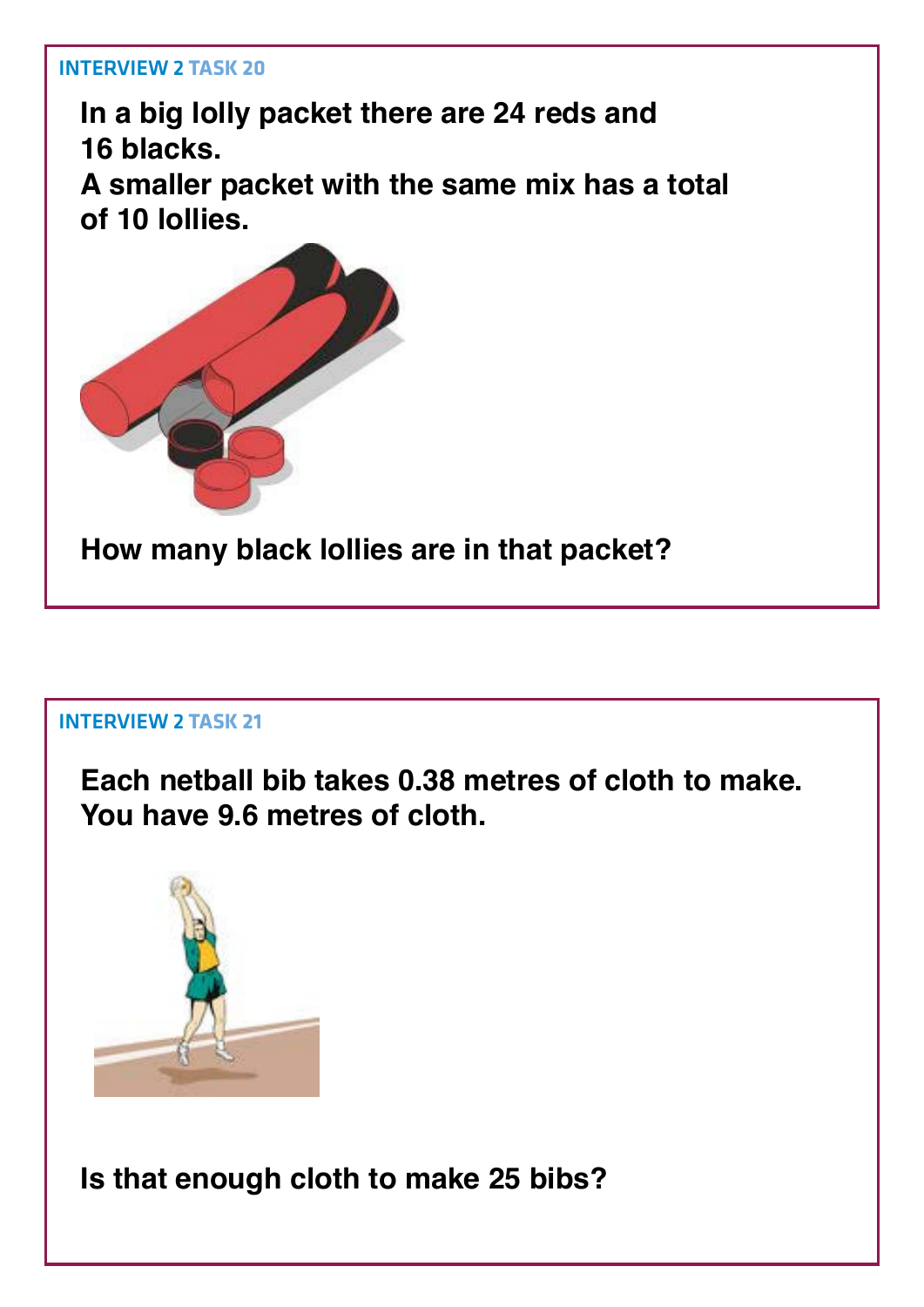**Say:** Each netball bib takes 0.38 metres of cloth to make. You have 9.6 metres of cloth. Is that enough cloth to make 25 bibs?



| 7                           | Cannot solve the problem or Uses an earlier numeracy stage<br>Attempts multiplication strategy e.g.,<br>$25 \times 0.4 = 10$                                                                                                                                                                                                                                                                                                                                                                                                                                                          |
|-----------------------------|---------------------------------------------------------------------------------------------------------------------------------------------------------------------------------------------------------------------------------------------------------------------------------------------------------------------------------------------------------------------------------------------------------------------------------------------------------------------------------------------------------------------------------------------------------------------------------------|
| <b>Early 8</b><br>or higher | Uses multiplication strategies e.g.,<br>- Doubling e.g.,<br>$0.38 \times 20 = 7.6$ ; $\frac{1}{2}$ of 3.8 = 1.9; 7.6 + 1.9 = 9.5; so 9.5m can make 25 or<br>$0.38 \times 20 = 7.6$ ; $9.6 - 7.6 = 2$ ; $2 \div 0.4 = 5$ (and 0.4 is more than 0.38)<br>- Facts of $25$ e.g.,<br>$25 \times 3 = 75$ so $25 \times 0.3 = 7.5$ ; $25 \times 0.08 = 2$ ; so $25 \times 0.38 = 7.5 + 2 = 9.5$ or<br>$38 \times 100 = 38$ metres; $25 = \frac{1}{4} \times 100$ ; $\frac{1}{4} \times 38 = \frac{1}{4} \times 36 + \frac{1}{4} \times 2 = 9 + 0.5 = 9.5$ so 9.5m<br>enough to make 25 bibs. |

| <b>TASK 22</b><br>SAY:      | <b>INTERVIEW 2 TASK 22</b><br>To make 8 aprons, it takes 6 metres of cloth.<br>To make 8 aprons, it takes 6 metres of cloth.<br>How many metres would you need to make 20 aprons?<br>How many metres would you need to make 20<br>aprons?                                                                                                      |
|-----------------------------|------------------------------------------------------------------------------------------------------------------------------------------------------------------------------------------------------------------------------------------------------------------------------------------------------------------------------------------------|
| <b>Stage</b>                | <b>Strategy observed</b>                                                                                                                                                                                                                                                                                                                       |
| 7                           | Cannot solve the problem or Uses an earlier numeracy stage                                                                                                                                                                                                                                                                                     |
|                             | Uses inappropriate additive strategy (Stage 5) e.g.,<br>$8 + 12 = 20$ ; $6 + 12 = 18$ or $8 - 6 = 2$ ; $20 - 2 = 18$                                                                                                                                                                                                                           |
|                             | Uses estimation (Stage 6/7) e.g.,<br>Less than 1 metre to make 1 apron so about 15 or 16 metres                                                                                                                                                                                                                                                |
| <b>Early 8</b><br>or higher | Uses a proportional approach e.g.,<br>- Multiplicative strategies e.g., $8 \times 2.5 = 20$ ; $6 \times 2.5 = 15$<br>- Unitising e.g.,<br>8 aprons take 6 metres so 1 apron takes $\frac{6}{8}$ metre = $\frac{3}{4}$ metre; $\frac{3}{4}$ of 20 = 15<br>- Equivalent fractions or ratios e.g., $20.8 = 10.4 = 5.2 = 15.6$ so the answer is 15 |

# **Stop the interview**